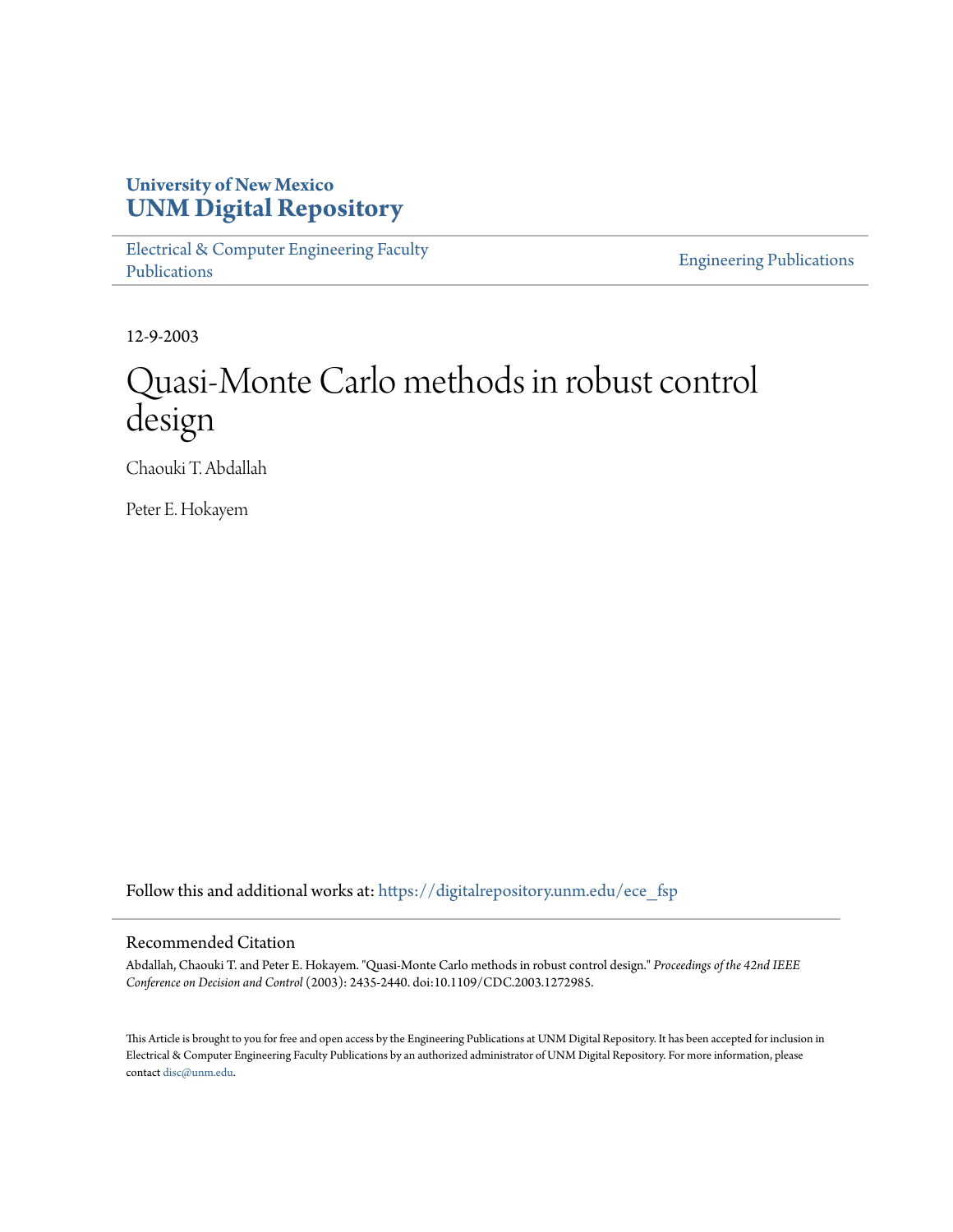# **Quasi-Monte Carlo Methods in Robust Control Design**

Peter F. Hokayem<sup>†</sup>, Chaouki T. Abdallah<sup>†</sup>, and Peter Dorato EECE Department, **MSCOl** 1100 1 University of New Mexico Albuquerque, NM 87131-0001, USA **[{hokayem,chaouki,peter}@eece.unm.edu](mailto:hokayem,chaouki,peter}@eece.unm.edu)** 

Abstract-Many practical control problems are *so* complex that traditional analysis and design methods fail **to** solve. Consequently, in recent years sampling methods that provide approximate solutions to such difficult problems have emerged. In this paper we address the deterministic quasi-Monte Carlo method of sampling and attempt to impose bounds on the error involved in the evaluation of the quality of performance of a specific controller over the whole plant parameter uncertainty space.

#### **I. INTRODUCTION**

Many control problems are so complex in nature that analytic techniques fail to solve them. Furthermore. even if analytic solutions are available, they generally result in very high order compensators. It is for these reasons that we accept approximate answers to provide us with certain guarantees in such control problems. This is when sampling methods come into the picture to try and remedy the "cost of solution" problem by drawing samples from a sample space, and providing an approximate answer. For many years, random sampling has dominated the afore mentioned arena [6], [7], [16]. Recently however, deterministic or quasi-Monte Carlo (QMC) metbods have proven superior to random methods in several applications such **as** the calculation of certain integrals [IO], financial derivatives [Ill and motion planning in robotics [2]. They have also been used for stability analysis of high speed networks [l].

In a recent paper by the authors [4], a fairly self-contained presentation of QMC methods was given, and the performance was compared to classical random Monte Carlo method, in a robust control design setting. In this paper, we focus more on obtaining a bound on the error involved when the decision function is sufficiently differentiable. The main reason is that using a differentiable decision function with a multivariate polynomial as argument, we can place a bound on the value of the error involved in using samples from the plant parameter space instead of evaluating the stability of a certain controller over the whole plant parameter space.

The paper starts by formulating the robust control problem in Section **11.** Then we provide an abridged presentation of the main ideas involved in quasi-Monte Carlo sampling in Section **111.** In Section III-C, we present a detailed description of the notion of *total variation* of a multi-variate function in a

t **The research of C.T. Abdallah and P.F. Hokayem is partially suppaned by NSF-0233205.** 

 $d$ -dimensional space. The variation will help us in bounding the error involved in using quasi-Monte Carlo sampling methods to address the robust design problem. Finally, in Section IV, we present a detailed example that helps illustrate the theoretical notions introduced earlier in the paper.

#### **11.** PROBLEM **STATEMENT**

Consider the control problem shown in Fig **1.** 

*Problem 1:* Given a real rational plant model  $G(s, p)$ , with uncertain parameter vector  $p = [p_1 \quad p_2 \quad \dots \quad p_n] \in \mathbb{I}_n^n$ , does there exist a controller  $C(s, q)$  that can stabilize the uncertain system, where  $q = [q_1 \ q_2 \ \ldots \ q_m] \in \mathbb{I}_q^m$  is the admissible controller parameter vector.



**Ftg.** i. Feedback Structure.

In Problem 1 above,  $\mathbb{I}^i$  is the unit *i*-dimensional hypercube in  $\mathbb{R}^i$ . Without loss of generality the regions of plant uncertainty and design parameters have been scaled to the unit hypercubes  $\mathbb{I}_p^n$  and  $\mathbb{I}_q^m$ , respectively. Let  $T(s, p, q)$  =  $\frac{C(s,q)G(s,p)}{1+C(s,q)G(s,p)}$  be the closed-loop transfer function.

Problem 1 is the robust stabilization problem, and requires that the controller  $C(s, q)$  stabilizes every plant inside the uncertainty interval  $(\mathbb{I}_p^n)$ . This problem is inherently hard to solve in general, since we essentially have to check if all the plants inside the uncertainty set  $\mathbb{I}_n^n$  are stabilizable, which is virtually impossible in a limited time span, due the continuity of the uncertainty interval. That is why we relax the problem into an approximate one through sampling. The method of solution is fairly simple using sampling and casting Problem 1 into an *integration* setting.

While Problem 1 requires an exact solution for the robust stabilization problem, the approximate solution requires the use of an *indicator function*  $(\Psi)$ , which provides answers, regarding stability, for discrete points of the plant parameter uncertainty spectrum and admissible controller parameter space.

*Definition 1:* An indicator function  $\Psi$  is a decision type function that attains crisp values that belong to the discrete set  $\{0,1\}$  depending on the decision criteria used to evaluate

 $\mathcal{L}$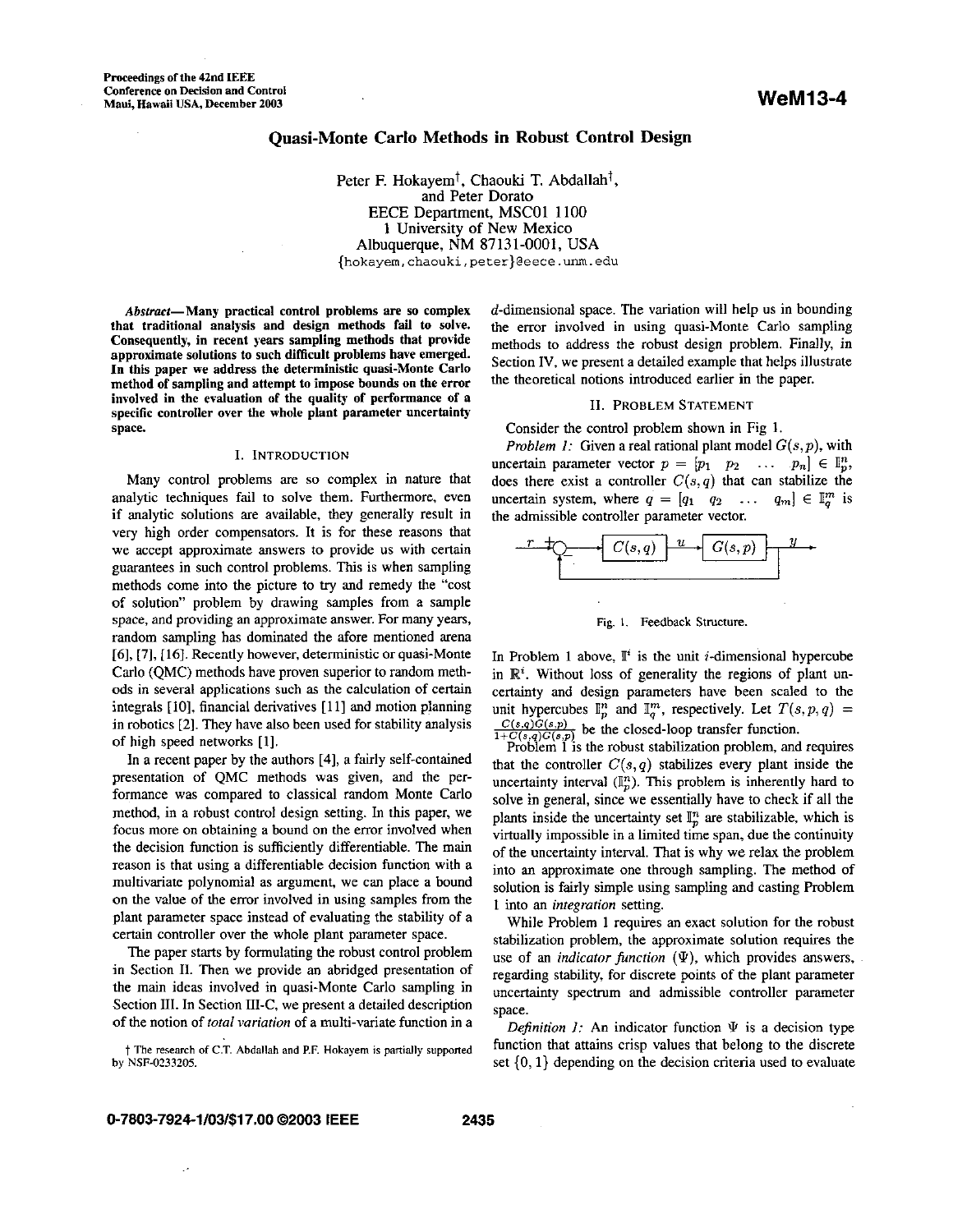the problem, at specific points of the sample space. Specifically for our purposes, we propose the following indicator function

$$
\Psi(P_i, Q_j) = \begin{cases} 1, & T(s, p, q) \text{ is stable} \\ 0, & \text{otherwise} \end{cases}
$$
 (1)

where  $P_i$  and  $Q_j$  are sampled vectors from the plant parameter space and admissible controller parameter space, respectively.

Having defined the indicator function  $\Psi$ , we can easily cast Problem 1 into a sampling context **as** follows:

*Problem 2:* Consider Problem 1. Find vector  $Q^*$  =  $[q_1^* \quad q_2^* \ldots q_m^*] \in \mathbb{I}_q^m$  which stabilizes the uncertain plant with a high level of confidence, that is, *Q\** maximizes

$$
f_{Q^*}(P_i) = f(P_i, Q^*) = \frac{1}{N} \sum_{i=1}^{N} \Psi(P_i, Q^*)
$$
 (2)

where  $f$  is called the counting function, and  $N$  is a large number.

Problem **2** gets rid of solving the problem over a continuous plant parameter space through sampling that space, and counting those samples that result in  $\Psi = 1$ , i.e. a stable combination of  $P_i$  and  $Q_j$ . The second step is to pick  $Q^* = Q_i$  that produces the largest answer for  $f_Q(P)$ , the counting function. The function  $f_Q(P)$  can be interpreted as the average performance of the uncertain system with respect to a certain controller  $Q_i$ , in other words it is an approximation of the integration of the performance function over the plant parameter space. Hence, our problem is cast into an integration setting.

The main objective in this paper is to empioy a differentiable indicator function. Hence we propose the following<br>
scaled indicator function<br>  $\Psi(P, Q_i) = \frac{1 + \tanh\left(\frac{v(P_i, Q_i)}{\delta}\right)}{q}$  (3) scaled indicator function

$$
\Psi_j(P_i, Q_j) = \frac{1 + \tanh\left(\frac{\nu(P_i, Q_j)}{\delta}\right)}{2} \tag{3}
$$

where  $v(.)$  is a multivariate polynomial. that meets our requirements due to the following reasons:

- $tanh(v(.))$  is a differentiable function as long as the  $v(.)$ is differentiable, which is satisfied in our case since  $v(.)$ . is a multivariate polynomial.
- $tanh(.) \in [-1,1]$ , however according to our proposed function in (3),  $\Psi(.) \in [0,1]$  which satisfies the definition of the indicator function.
- $\bullet$   $\delta$  determines how steep our indicator function is around the decision point 0. Figure **2** shows the indicator function  $\Psi$  for various values of  $\delta$ . As  $\delta$  decreases,  $\Psi$ becomes very steep and mimics the behavior of a crisp function with retention of differentiability.

#### **111.** QUASI-MONTE **CARLO** METHODS

In this section we review the basic definitions involved in qausi-Monte Carlo (QMC) methods and state the basic



Fig. 2. Plot of  $\frac{1+\tanh(\frac{\pi}{6})}{2}$  for different values of  $\delta$ 

inequalities governing the quality of the approximation of integrals using deterministic sampling methods.

The main idea in QMC methods is to evaluate an integrand at specific points and approximate the integral by the average of the results obtained at these specific points.

# *A. Discrepancy*

The *discrepancy* is a measure of the 'regularity in distribution' of a set of points in the sample space. In order to define it mathematically, we need to define the following counting function:

$$
A(B; P) = \sum_{i=1}^{N} I_B(X_i)
$$
 (4)

where  $B \subset \mathbb{I}^d$  is an arbitrary set,  $P = (X_1, \ldots, X_N)$  is a point set,  $N$  is the number of points, and  $I_B$  is an indicator function.

Definition 2: The general formula for the evaluation of the discrepancy is given by

$$
\mathcal{D}_N(\mathcal{B}, P) = \sup_{B \subset \mathcal{B}} \left| \frac{A(B, P)}{N} - \lambda_d(B) \right| \tag{5}
$$

where  $\lambda_d(B)$  is the d-dimensional Lebesgue measure of the arbitrary set *B* and *8* is the family of all lebesgue measurable subsets  $B$  of  $\mathbb{I}^d$ .

Definition **2** can be specialized into the following two cases:

• The *star discrepancy*  $D_N^{\star}(X_1, \ldots, X_N)$  is obtained by letting *B* in (5) be defined **as** follows

$$
\mathcal{B}^{\star} = \{ \forall B : B = \prod_{i=1}^{d} [0, u_i) \}
$$

- i.e. the set of all *d*-dimensional subsets of  $\mathbb{I}^d$  that have a vertex at the origin, and  $u_i$ 's being arbitrary points in the corresponding 1-dimensional space.
- The *extreme discrepancy*  $D_N(X_1, \ldots, X_N)$  is obtained by letting *B* in (5) be defined as follows  $B = \{ \forall B : B =$  $\prod_{i=1}^{d} [v_i, u_i)$ , where  $v_i$ 's and  $u_i$ 's are both arbitrary points in the corresponding 1-dimensional space.

The star discrepancy and extreme discrepancy are related through the following inequality  $D_N^*(P) \leq D_N(P) \leq$  $2^d D_N^*(P)$ .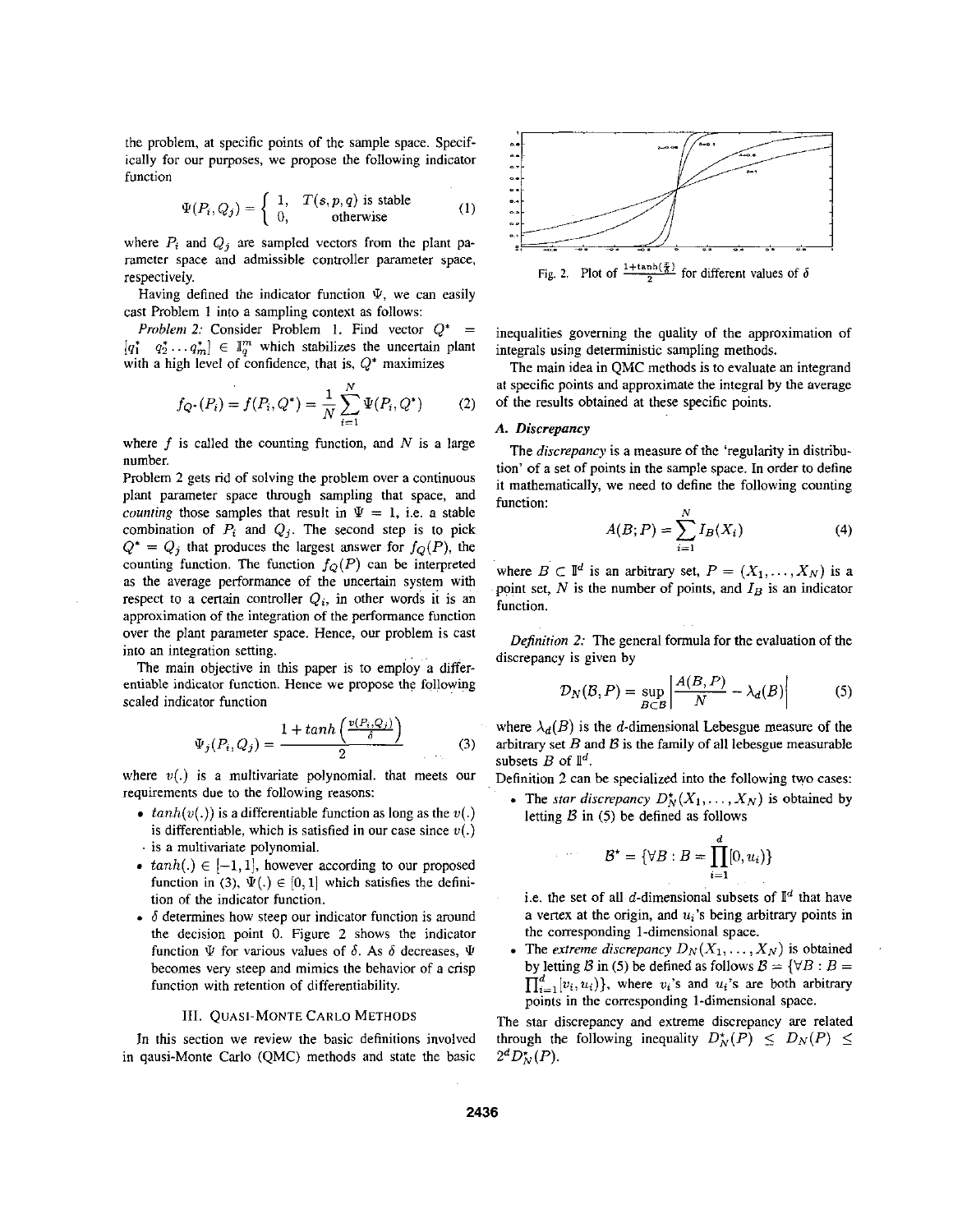# *B. Point Sets Generntion*

In this section we briefly describe how to generate quasi-Monte Carlo low discrepancy points in an d-dimensional sample space. Since the points result from a deterministic method of generation, they possess a certain regularity property of distribution in the sample space described by their discrepancy.

**For** brevity, we are not going to present the various methods used in the generation of the sample points. Instead, we refer the reader to [4] for a compact presentation and [9] **for** a more involved one, and present the basic methods that we are going to utilize in Section IV-A.

*I) Van Der Corpur:* The van der Corput sequence in base *b*, where  $b \ge 2 \in \mathbb{N}$ , is a one dimensional sequence of points that possesses the property of having **a** low discrepancy in the unit interval  $I = [0,1] \subset \mathbb{R}$ . The main idea is to express *every integer*  $n \in \mathbb{N}$  *in base b and then reflect the expansion into the unit interval*  $\mathbb{I}$ . This is done as follows:

- 1) Let  $R_b = \{0, 1, \ldots, b-1\}$  be the remainder set modulo *b*
- **2)** Any integer  $n \ge 0$  can be expanded in base *b* as,  $n =$  $\sum_{k=0}^{\infty} a_k(n) b^k$ , where  $a_k(n) \in R_b, \forall k$ .
- 3) Finally, we get the sequence  $\{X_n\}$  through  $X_n =$  $\phi_b(n) = \sum_{k=0}^{\infty} a_k(n) b^{-j-1}.$

As will be seen, the van der Corput sequence will be used to generate higher dimensional vector samples, with the variation of the expansion base *b.* Finally, the star discrepancy of the van der Corput sequence is given by:  $D_N^*(X_1,\ldots,X_N) = \mathcal{O}(N^{-1}\log(N))$ , with a constant depending on the base of expansion.

**2)** *Halfon Sequence* : The Halton sequence is a generalization of the van der Corput sequence given in Section **111-B.1** to span an d-dimensional sample space. The main idea is to generate  $d$  1-dimensional sequences and form the Corresponding d-dimensional vector sample points. **Let**   $b_1, b_2, \ldots, b_d$  be the corresponding expansion bases for each dimension, preferably relatively prime<sup>1</sup>. Let  $\phi_{b_1}, \phi_{b_2}, \dots, \phi_{b_d}$ be the corresponding reflected expansions according to the corresponding bases. Then the  $d$ -dimensional sequences  ${X_n^d}$  are formed as follows:

$$
X_n = (\phi_{b_1}, \phi_{b_2}, \dots, \phi_{b_d}) \in \mathbb{I}^d \tag{6}
$$

Assume that the bases for the expansion are relatively prime, then the star discrepancy **is** given by (see **191)** 

$$
D_N^{\star}(X_1, \dots, X_N) < \frac{d}{N} + \frac{1}{N} \prod_{i=1}^d \left( \frac{b_i - 1}{2 \log b_i} \log N + \frac{b_i + 1}{2} \right) \tag{7}
$$

**'Choosing the expansion bases relatively prime reduces the discrepancy, hence the** eror **bound** 

# *C. Total Variation*

The problem of bounding the error involved in evaluating the integral of **a** function using QMC methods depends on our ability to obtain the value of total variation of the function under consideration, **as** will be seen in the next section. Consequently, in this section we will concentrate on defining several notions of variation of **a** function defined on an interval  $[0, 1]^d$ .

*Definition 3*: [3] A finite function  $f(x)$  defined on and interval **[O,l]** is said to have *'bounded variation'* if there exists **a** number *Af,* such that for any partition *p* of the interval **[0,1]** 

$$
v_p = \sum_{i=1}^n |f(X_i) - f(X_{i-1})| < M.
$$

Moreover, the *'total variation'* of  $f(x)$  on  $[0, 1]$  is defined as  $V(f) = \sup_{p \in \mathcal{P}} (v_p)$ , where  $\mathcal P$  is the set of all partitions on **[0,1].** 

Notice that Definition **3** pertains to functions of a single variable and does not require that the function be continuous. However, the function has to have a countable number of discontinuities on the interval under study. If it is further assumed that the function  $f(x)$  is differentiable on  $[0,1]$ , then the total variation is defined **as** follows:

$$
V(f) = \int_0^1 \left| \frac{df}{dx} \right| dx \tag{8}
$$

*Note 1:* The total variation of a function can be understood **as** the sum of all the heights of monotone segments. That is why we integrate over the absolute value of the gradient in **(8).** 

The total variation of a function f defined on **a** onedimensional unit interval  $\mathbb{I} = [0,1]$  is fairly easy to calculate. However, if f is defined on  $\mathbb{I}^d$  the problem of calculating  $V^{(d)}(f)$  (the d-dimensional total variation) is more involved. (see **[5], [9]).** In what follows we only present the definitions of the total variation for continuous and differentiable functions.

*Definition 4:* The total variation of a function *f* defined on  $\mathbb{I}^d$  in the sense of Vitali is defined as

$$
V^{(d)} = \int_0^1 \cdots \int_0^1 \left| \frac{\partial^{(d)} f}{\partial \eta_1 \partial \eta_2 \cdots \partial \eta_d} \right| d\eta_1 d\eta_2 \cdots d\eta_d. \quad (9)
$$

whenever the indicated partial derivative is continuous on  $\mathbb{I}^d$ . If  $V^{(d)} < +\infty$ , then the function *f* is said to have a *'bounded total variation in the sense of Ktali'.* 

Note that the Definition **4** only measures the variation of f over **all** the variables at once. However, indicated partial derivative in **(9)** might be zero, but still the variation over the domain is not equal to zero **as** illustrated in the following example. derivative in (9) might be zero, but still the variation over<br>the domain is not equal to zero as illustrated in the following<br>example.<br>*Example 1:* Let  $f(x_1, x_2) = x_1 + x_2 \Rightarrow \frac{\partial^{(2)}f}{\partial x_1 \partial x_2} = 0$  and<br>the total variation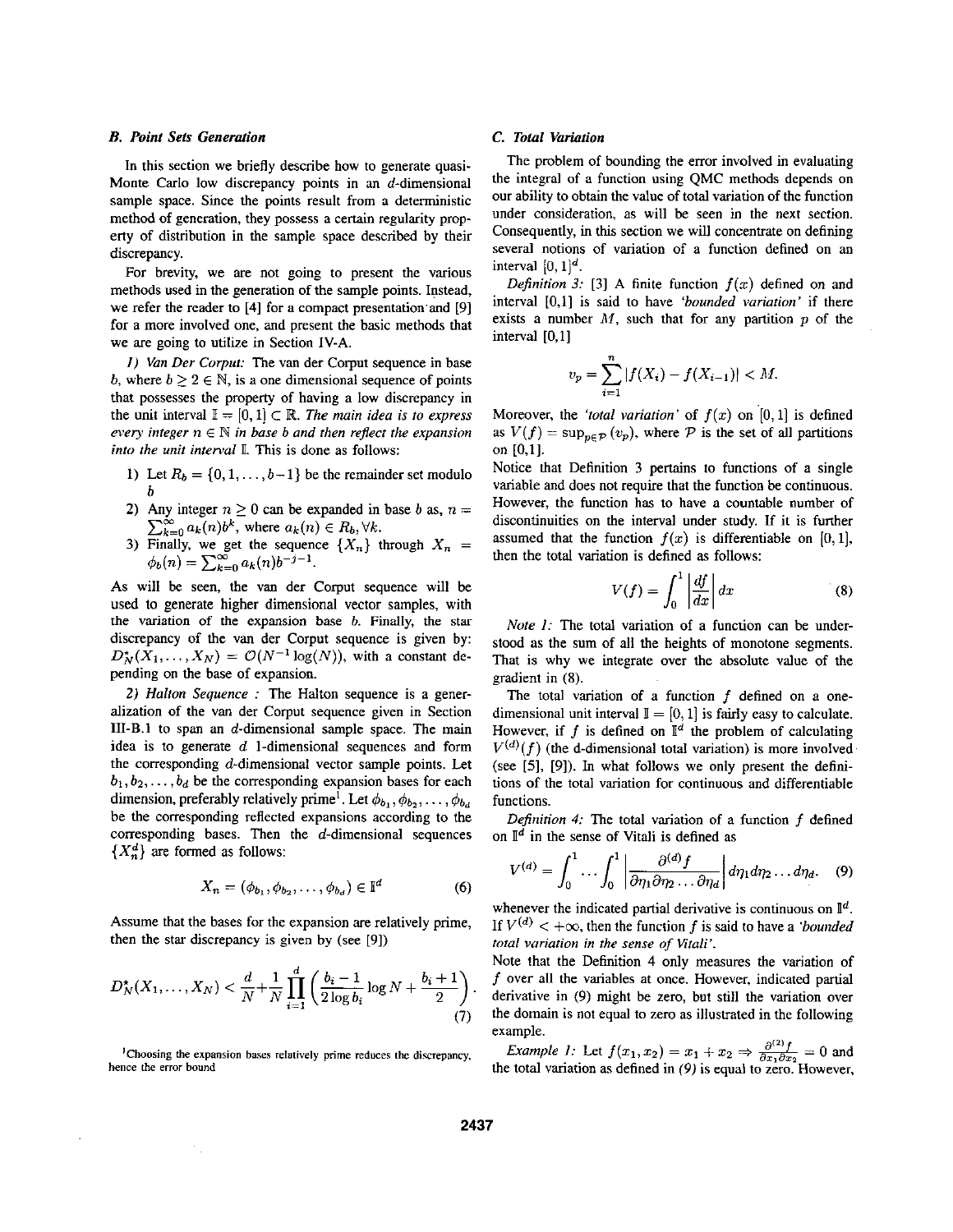

**Fig. 3.** Plot of  $f(x_1, x_2) = x_1 + x_2$ 

when we plot the function  $f(x_1, x_2)$ , it is varying over the interval  $[0, 1]^2$  as seen in Figure 3.

The problem encountered in the Definition **4** can he remedied via the following enhanced definition of the total variation.

*Definition 5:* [8], [9] Let *f* be a function defined on  $\mathbb{I}^d$ with bounded variation in the sense of Vitali. Suppose that the restriction of  $f$  to each face  $F$  of  $\mathbb{I}^d$  of dimension  $k = 1, 2, \ldots, d - 1$  is also of bounded variation on *F* in the sense of Vitali. Then the function f **is** said to be of *'bounded variation in the seiie of Hardy and Krause'.* 

*Note 2:* The restriction of the function *f* to the face *F* in definition 5 is achieved through setting the  $d - k$  variables equal to *1.* 

Definition *5* overcomes the difficulties we encountered with Definition **4 as** seen in the following example.

*Example 2:* Let us revisit the same function in example 1. Using definition 5 we get the following formula for the total variation of this second order function

$$
V^{(2)}(f) = \int_0^1 \int_0^1 \left| \frac{\partial^2 f(x_1, x_2)}{\partial x_1 \partial x_2} \right| dx_1 dx_2 + \int_0^1 \left| \frac{\partial f(x_1, 1)}{\partial x_1} \right| dx_1 + \int_0^1 \left| \frac{\partial f(1, x_2)}{\partial x_2} \right| dx_2
$$
(10)

Substituting and performing the necessary partial differentiation and integration we get  $V^{(2)}(f) = 2$ .

The second order total variation has been used in [14], [15], and the following intuitive hound on the variation on (IO) was suggested in [14]

$$
V^{(2)}(f) \le \max_{x_1, x_2} \left| \frac{\partial^2 f(x_1, x_2)}{\partial x_1 \partial x_2} \right|
$$
  
+ 
$$
\max_{x_1} \left| \frac{\partial f(x_1, 1)}{\partial x_1} \right| + \max_{x_2} \left| \frac{\partial f(1, x_2)}{\partial x_2} \right|.
$$
 (11)

#### *D. Error in Quasi-Monte Carlo*

the unit hypercube for *N* samples is defined as follows, The error in quasi-Monte Carlo methods integration over

$$
e = \int_{\mathbf{I}^d} f(\eta) d\eta - \frac{1}{N} \sum_{n=1}^N f(X_n)
$$
 (12)

The following two theorems provide bounds on the error **(U),** for the cases of I-dimensional and d-dimensional integration, respectively.

*Theorem I:* Koksma's Inequality [9]

Let  $f(.)$  be a function defined on  $\mathbb{I} = [0, 1]$  of bounded total variation  $V(f)$ 

$$
\left| \int_{\mathbb{T}^d} f(\eta) d\eta - \frac{1}{N} \sum_{i=1}^N f(X_n) \right| \le V(f) D_N^*(X_1, \dots, X_N)
$$
\n(13)

*Theorem* 2: Koksma-Hlawka Inequality [9]

Let  $f(.)$  be a function defined on  $\mathbb{I}^d$  of bounded variation in the sense of Hardy and Krause

$$
\left| \int_{\mathbf{I}^d} f(\eta) d\eta - \frac{1}{N} \sum_{i=1}^N f(X_n) \right| \le V^{(d)}(f) D_N^*(X_1, \dots, X_N)
$$
\n(14)

Basically, Theorems **1** and **2** state that the magnitude of the error depends on the' total variation (defined in Section **111-C)** of the function and the **sfar** discrepancy of the point set chosen. That is why we are always after low star discrepancy point sets in quasi-Monte Carlo methods. It is also worth mentioning that the error bounds are conservative, i.e. if the variation of the function is large, we get a large bound on the error, although the actual error might be small.

#### IV. **EXAMPLE**

In this section we consider an old problem first introduced by Truxal in [18], and recently revisited in [4]. The main idea is having a hypercube-like parameter space  $(\mathbb{I}^n)$ with a hypersphere-like region  $(B<sup>n</sup>(0, \rho))$  of instability. The problem becomes challenging when the radius instability becomes close to the boundary of the sampling space. Refer to Figure 1 with the plant transfer function  $G(s, p, r)$  =  $\frac{s^2+s+(3+2p_1+2p_2)}{s^3+(1+p_1+p_2)s^2+(1+p_1+p_2)s+(0.25+\rho^2+3p_1+3p_2+2p_1p_2)}$  and the simple gain controller  $C(s, q) = q$ , with  $q \in [0, 1], p_1 \in [0, 1]$ and  $p_2 \in [0,1]$ . The resulting closed-loop characteristic polynomial is

$$
p(s) = s3 + (1 + p1 + p2 + q)s2 + (1 + p1 + p2 + q)s + (0.25 + \rho2 + 3p1 + 3p2 + 3q + 2p1p2 + 2p1q + 2p2q).
$$
 (15)

Using Maxwell's criterion for  $3^{rd}$ -order polynomials, we obtain the following multivariate-polynomial inequalities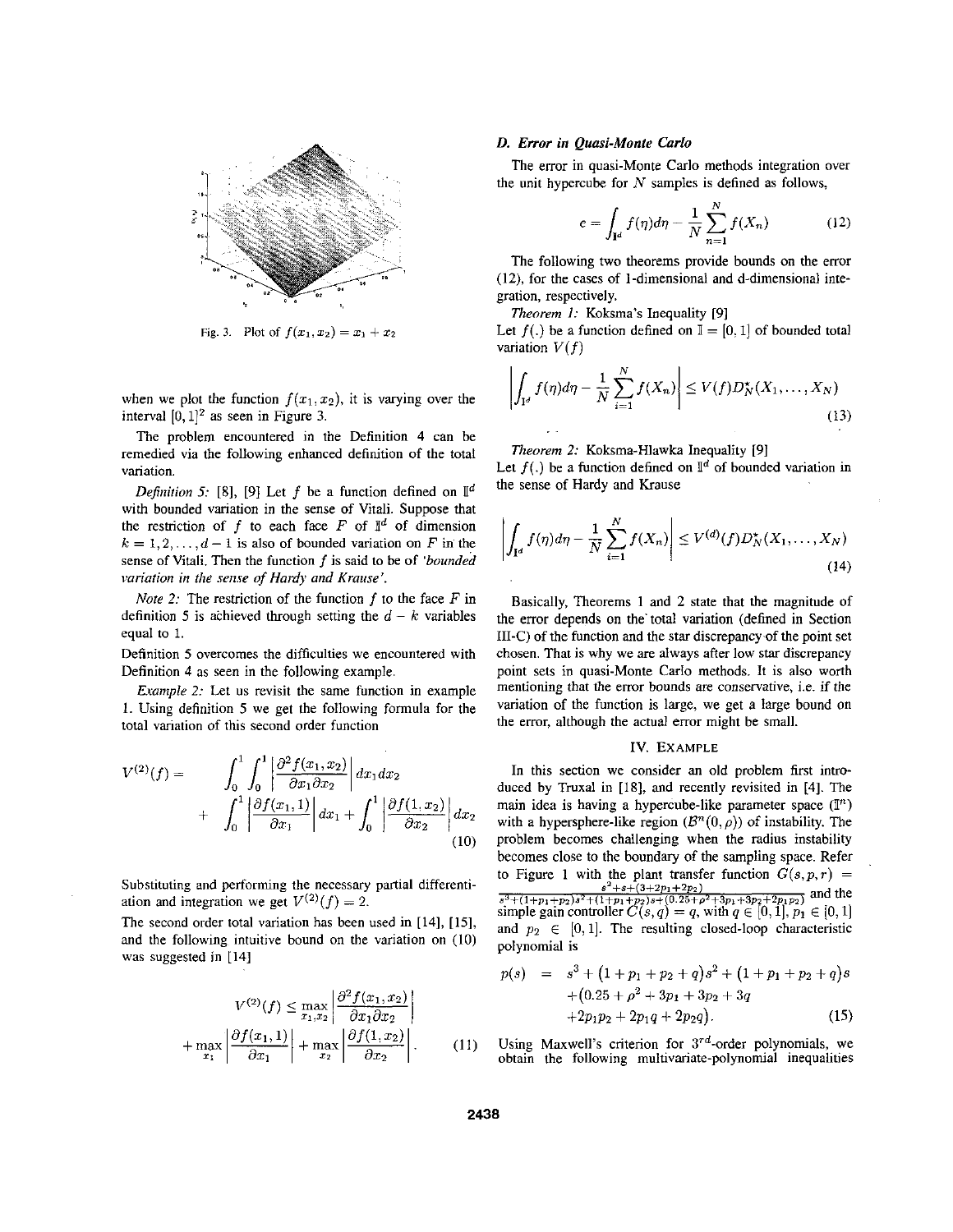(MPIs) that guarantee the stability of (15).

$$
v_1(p_1, p_2, q) = 1 + p_1 + p_2 + q > 0
$$
 (16)  
\n
$$
v_2(p_1, p_2, q) = 0.25 + \rho^2 + 3p_1 + 3p_2
$$
  
\n
$$
+3q + 2p_1p_2 + 2p_1q + 2p_2q > 0
$$
  
\n
$$
v_3(p_1, p_2, q) = p_1^2 + p_2^2 + q^2 - p_1 - p_2 - q + 0.75 - \rho^2 > 0
$$

It is easily seen that the first and second inequalities in (16) are always satisfied for the ranges of uncertainties and design regions given. However, the third inequality requires a closer look to establish the stability regions for the closed-loop system. Through completing the squares, the third inequality could **be** written **as** 

$$
v_3(p_1, p_2, q) = (p_1 - 0.5)^2 + (p_2 - 0.5)^2 + (q - 0.5)^2 - \rho^2 > 0
$$
\n(17)

It is easily seen that (17) equated to zero results in the equation of a sphere centered at  $(0.5, 0.5, 0.5)$  and radius  $\rho$ . Therefore, our instability region is defined by the intersection of the unit 3-dimensional hypercube and the spherical region given in (17). Consequently, the problem is restated as follows

$$
Q_{sol} = \{q \in [0,1]: \forall p \in [0,1], r \in [0,1], p_1(p,q,r) > 0
$$

$$
\land p_2(p,q,r) > 0 \land p_3(p,q,r) > 0\}.
$$
(18)

Usually solution regions for problems such as the one presented in (18) are hard to obtain analytically. However, in our case the solution is fairly simple:  $Q_{sol} = \{ [0, 0.5 - \rho) \cup$  $(0.5 + \rho, 1]$ . For  $\rho = 0.499$  we have  $Q_{sol} = \{ [0, 0.001) \cup ...$  $(0.999, 1]$ .

In what follows, we address the same the problem using QMC sampling. The indicator function is defined as follows

$$
\Psi_j := \Psi(p_1, p_2, Q_j) = \frac{1}{2} \left( 1 + \tanh \left( \frac{v_3(p_1, p_2, Q_j)}{\delta} \right) \right)
$$
(19)

where  $p_1, p_2$  are the plant parameter variables, and  $v_3(p_1, p_2, Q_j)$  is defined for a specific controller  $Q_j$  sampled from the admissible control parameter space. The main objective is to upper-bound the error involved between the actual evaluation of the indicator function  $f_i$  over the whole region of plant uncertainty space  $\mathbb{I}^2$  and the empirical evaluation based to samples taken over the same space, i.e.

$$
e_j = \left| \int_0^1 \int_0^1 \Psi(p_1, p_2, Q_j) dp_1 dp_2 - \frac{1}{N} \sum_{i=1}^N \Psi(p_{1i}, p_{2i}, Q_j) \right| \tag{20}
$$

Let us first calculate the total variation of  $\Psi_j$ . The partial derivatives involved in the calculation of the total variation

of  $\Psi$ , are,

$$
\mathbf{f} \Psi_j \text{ are,}
$$
\n
$$
\frac{\partial^2 \Psi_j}{\partial p_1 \partial p_2} = -4 \frac{(p_1 - 0.5)(p_2 - 0.5)}{\delta^2}
$$
\n
$$
\times \tanh\left(\frac{v_3(p_1, p_2, Q_j)}{\delta}\right)
$$
\n
$$
\times \left[1 - \tanh^2\left(\frac{v_3(p_1, p_2, Q_j)}{\delta}\right)\right] \tag{21}
$$
\n
$$
\frac{\partial \Psi_j}{\partial p_1} = \frac{(p_1 - 0.5)}{\delta} \left[1 - \tanh^2\left(\frac{v_3(p_1, 1, Q_j)}{\delta}\right)\right]
$$
\n
$$
\frac{\partial \Psi_j}{\partial p_2} = \frac{(p_2 - 0.5)}{\delta} \left[1 - \tanh^2\left(\frac{v_3(1, p_2, Q_j)}{\delta}\right)\right]
$$

The corresponding error  $e_j$  in (20) is upper-bounded by  $V^{(2)}(\Psi_i)D_N^{\star}(P_1,\ldots, P_N)$  through the use the Koksma-Hlawka inequality given in Theorem 2 and total variation on a 2-dimensional space obtained by substituting (21) in (IO) and integrating.

#### *A. Simulation*

We generated using Matlab a Halton sequence of 1000 samples from the plant uncertainty space  $P = (P_1 =$  $[p_{1,1}, p_{2,1}], \ldots, P_{1000} = [p_{1,1000}, p_{2,1000}].$  And from the controller parameter space we generated a van der Corput sequence of 700 samples. Applying a crisp indicator function  $(\text{sgn}(v_3(p_{1i}, p_{2i}, Q_i))$  as in [4], we obtain  $\Psi_i^* = 100\%$ stabilization with respect to the sampled plants for the controller  $Q_i^* = 0.00032 \in Q_{sol}$ .

Now, we utilize the indicator function provided in (3) with  $\delta = 0.1$ . For the same controller  $Q_i^* = 0.00032$  we obtain  $\Psi_i^* = 99.95\%$ . The various differentials (in absolute value) in (21) are derived for the corresponding controller.

 $1 | \partial \Psi_j^*(p_1,1) |_{dm} = \int_1^1 | \partial \Psi_j^*(1,p_2) |$  $1 \left[ \partial^2 \Psi_j^*(p_1,p_2) \right]$ ام  $\left[$  $\int_0^1 \left| \frac{\partial \Psi_j^*(p_1,1)}{\partial p_1} \right| dp_1 = \int_0^1 \left| \frac{\partial \Psi_j^*(1,p_2)}{\partial p_2} \right| dp_2 = 0.0131,$ using the definite integration function on Matlab.

• 
$$
\int_0^1 \int_0^1 \left| \frac{\partial^2 \Psi_j^*(p_1, p_2)}{\partial p_1 \partial p_2} \right| dp_1 dp_2 \approx 2 \le
$$
  
\n
$$
\max_{p_1, p_2} \left| \frac{\partial^2 \Psi_j^*(x_1, x_2)}{\partial p_1 \partial p_2} \right| = 6.354
$$
, using numerical approximation for the integral<sup>2</sup>.

Then the total variation is bounded by  $V^{(2)}(\Psi_i^*) \leq 2 \times$  $0.0131 + 2 = 2.0262$ . The error involved in the integration using quasi-Monte Carlo method for the optimal controller  $Q_i^* = 0.00032$  is bounded as follows,

$$
e_j^\star \leq V(2)(\Psi_j^\star) D_N^\star(\mathcal{P}) < 2.0262 \times 0.0557 = 0.1128~~(22)
$$

where  $D_N^{\star}(\mathcal{P})$  was calculated using (7).

# *E. Discussion*

Several notes are in order regarding the results obtained in Section IV-A.

<sup>2</sup>We bounded the integral of the absolute value of the second partial **derivative by the maximum value in order to stress the imporlance of the bound introduced in** (11) **when the calculation of the integral** is **hard.**